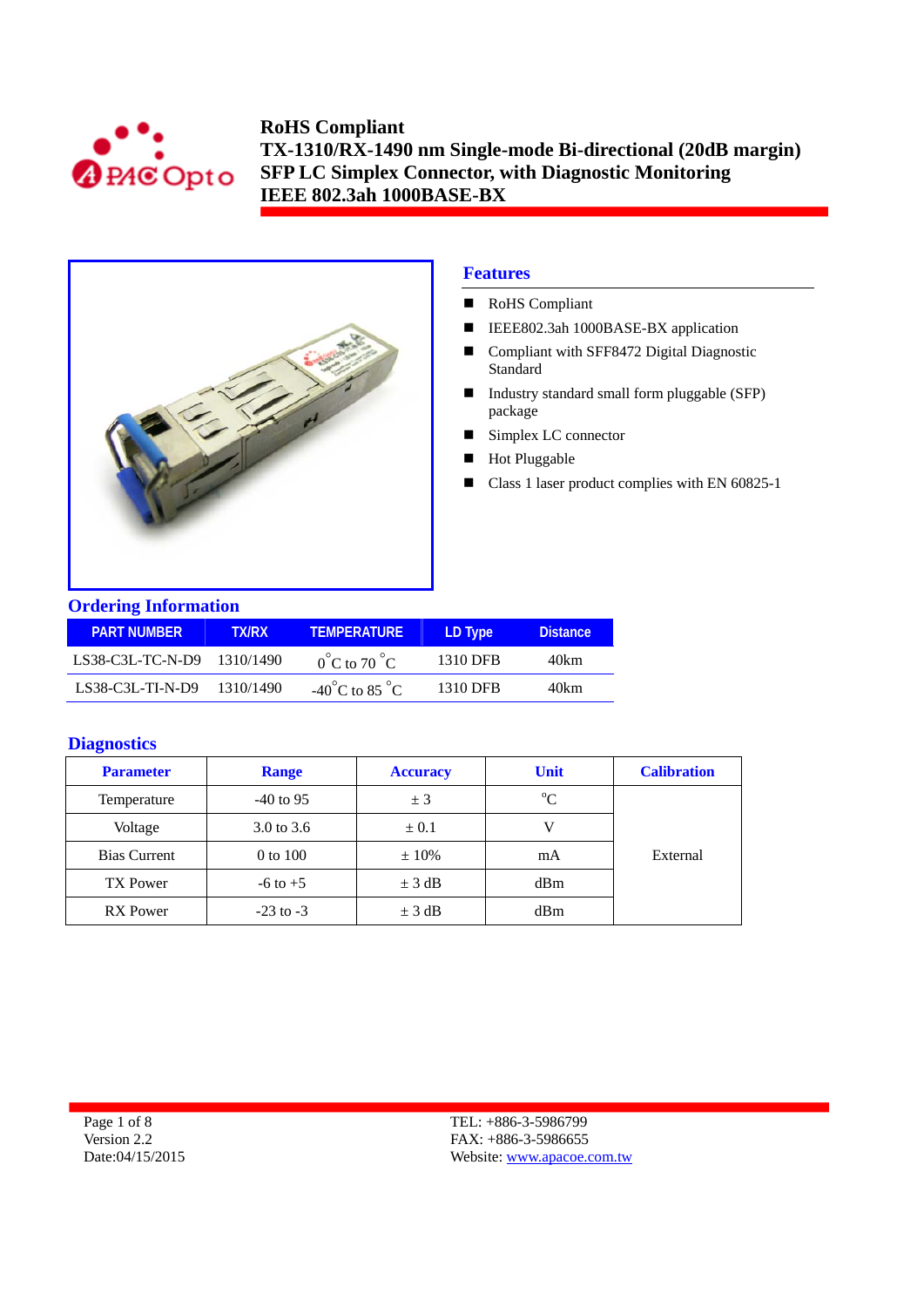

#### **Absolute Maximum Ratings**

| <b>PARAMETER</b>                        | <b>SYMBOL</b>     | <b>MIN</b>        | <b>MAX</b> | <b>UNITS</b> | <b>NOTE</b> |  |
|-----------------------------------------|-------------------|-------------------|------------|--------------|-------------|--|
| Storage Temperature                     | $T_S$             | $-40$             | 85         | $^{\circ}C$  |             |  |
| <b>Supply Voltage</b>                   | <i>Vcc</i>        | $-0.5$            | 4.0        | V            |             |  |
| Input Voltage                           | $V_{I\!N}$        | $-0.5$            | Vcc        | V            |             |  |
| <b>Recommended Operating Conditions</b> |                   |                   |            |              |             |  |
|                                         |                   |                   |            |              |             |  |
| <b>PARAMETER</b>                        | <b>SYMBOL</b>     | <b>MIN</b>        | <b>MAX</b> | <b>UNITS</b> | <b>NOTE</b> |  |
| <b>Case Operating Temperature</b>       | $T_C$             | $\Omega$<br>$-40$ | 70<br>85   | $^{\circ}C$  |             |  |
| Supply Voltage                          | <i>Vcc</i>        | 3.1               | 3.5        | V            |             |  |
| <b>Supply Current</b>                   | $I_{TX} + I_{RX}$ | ---               | 300        | mA           |             |  |

Page 2 of 8 Version 2.2 Date:04/15/2015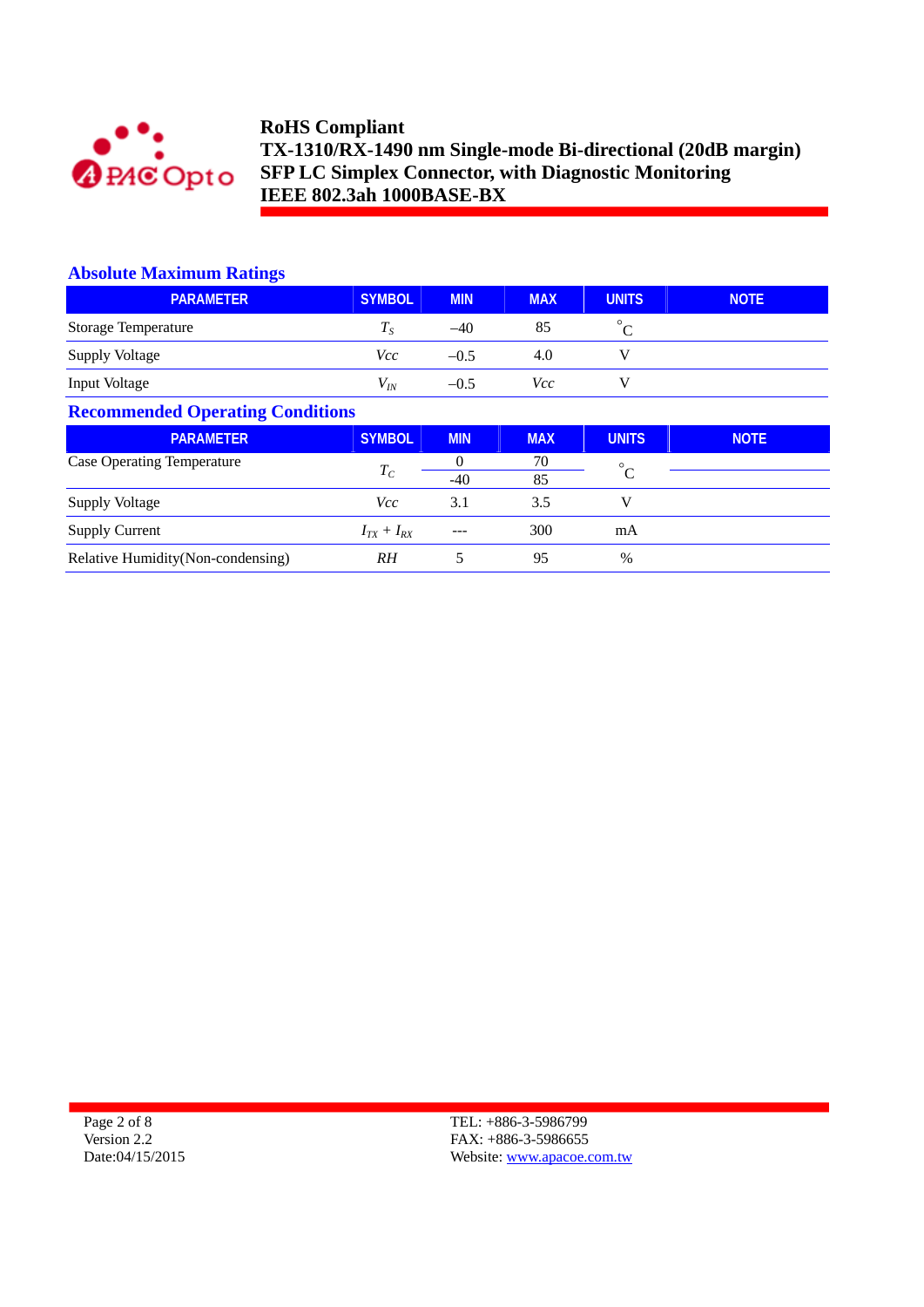

#### **Transmitter Electro-optical Characteristics**

# *Vcc* = 3.1 V to 3.5 V,  $T_c = 0$  °C to 70 °C(-40 °C to 85 °) RARAMETER SYMBOL MIN TYP. MAX UNITS NOTE Output Optical Power  $P_{out}$   $-3$   $-2$   $+2$  dBm Average 9/125  $\mu$ m fiber Extinction Ratio *ER* 7 --- --- dB Center Wavelength  $λ<sub>C</sub>$  1290 1310 1330 nm Spectral Width (-20dB)  $\Delta \lambda$  --- -- 1 nm Side Mode Suppression Ratio *SMSR* 30 dB Rise/Fall Time, (20–80%) *T<sub>rf</sub>* --- -- 260 ps Relative Intensity Noise *RIN* --- -- -- --- -120 dB/Hz Total Jitter **T**J --- -- 227 ps Output Eye Compliant with IEEE802.3z Max. *P<sub>out</sub>* TX-DISABLE Asserted *P*<sub>OFF</sub> --- -- -- -45 dBm Differential Input Voltage *V*<sub>DIFF</sub> 0.4 --- 2.0 V Transmit Fault Output-Low *TX\_FAULT<sub>L</sub>* 0.0 --- 0.5 V Transmit Fault Output-High *TX\_FAULT<sub>H</sub>* 2.4 --- *V<sub>CC</sub>* V Time to initialize, include reset of TX\_FAULT **t**\_init --- -- 300 ms TX\_FAULT from fault to assertion *t\_fault* --- -- -- 100 μs TX\_DISABLE time to start reset *t\_reset* 10 --- --- μs

Page 3 of 8 Version 2.2 Date:04/15/2015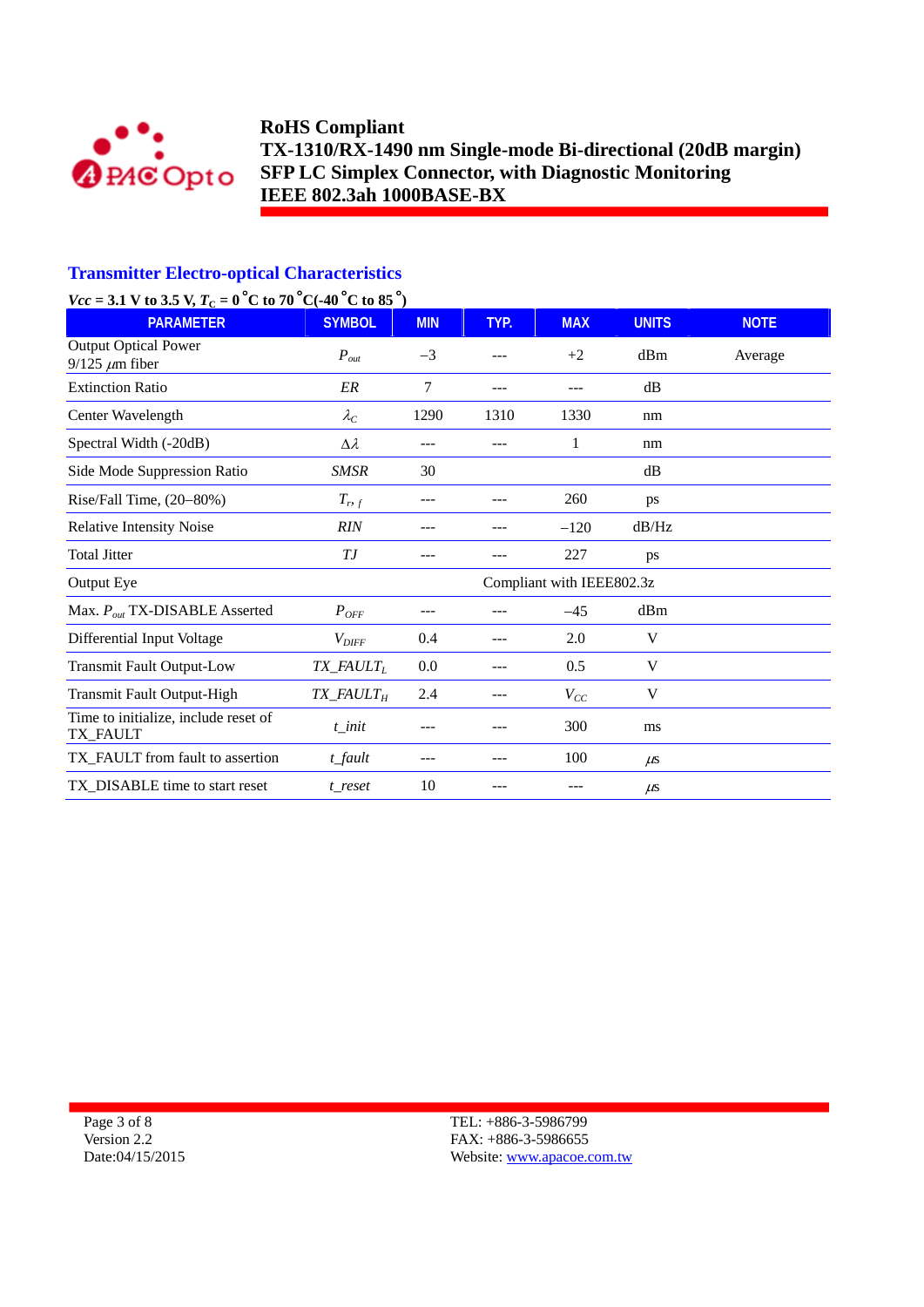

## **Receiver Electro-optical Characteristics**

## *Vcc* = 3.1 V to 3.5 V,  $T_c$  = 0 °C to 70 °C(-40 °C to 85 °)

| <b>PARAMETER</b>                               | <b>SYMBOL</b>       | <b>MIN</b>     | TYP. | <b>MAX</b> | <b>UNITS</b> | <b>NOTE</b>                |
|------------------------------------------------|---------------------|----------------|------|------------|--------------|----------------------------|
| Optical Input Power-maximum                    | $P_{IN}$            | $\theta$       | ---  | ---        | dBm          | PRBS7, BER < $10^{-12}$    |
| <b>RX</b> Sensitivity                          | $P_{IN}$            |                |      | $-23$      | dBm          | PRBS7, BER < $10^{-12}$    |
| <b>Operating Center Wavelength</b>             | $\lambda_C$         | 1480           |      | 1500       | nm           |                            |
| <b>Optical Return Loss</b>                     | ORL                 | 14             |      |            | dB           | $\lambda = 1480 - 1500$ nm |
| Optical isolation                              | <b>ISO</b>          | ---            |      | $-45$      | dB           | $\lambda = 1260 - 1360$ nm |
| <b>LOS</b> Deasserted                          | $P_D$               | ---            |      | $-23$      | dBm          |                            |
| <b>LOS</b> Asserted                            | $P_A$               | $-35$          | ---  | ---        | dBm          |                            |
| Differential Output Voltage                    | $V_{\mathit{DIFF}}$ | 0.5            |      | 1.2        | V            |                            |
| Data Output Rise, Fall Time<br>$(20 - 80\%)$   | $T_{r,f}$           |                |      | 0.35       | ns           |                            |
| Receiver Loss of Signal Output<br>Voltage-Low  | $RX\_LOS_L$         | $\overline{0}$ |      | 0.5        | V            |                            |
| Receiver Loss of Signal Output<br>Voltage-High | $RX\_LOS_H$         | 2.4            |      | $V_{CC}$   | V            |                            |

Page 4 of 8 Version 2.2 Date:04/15/2015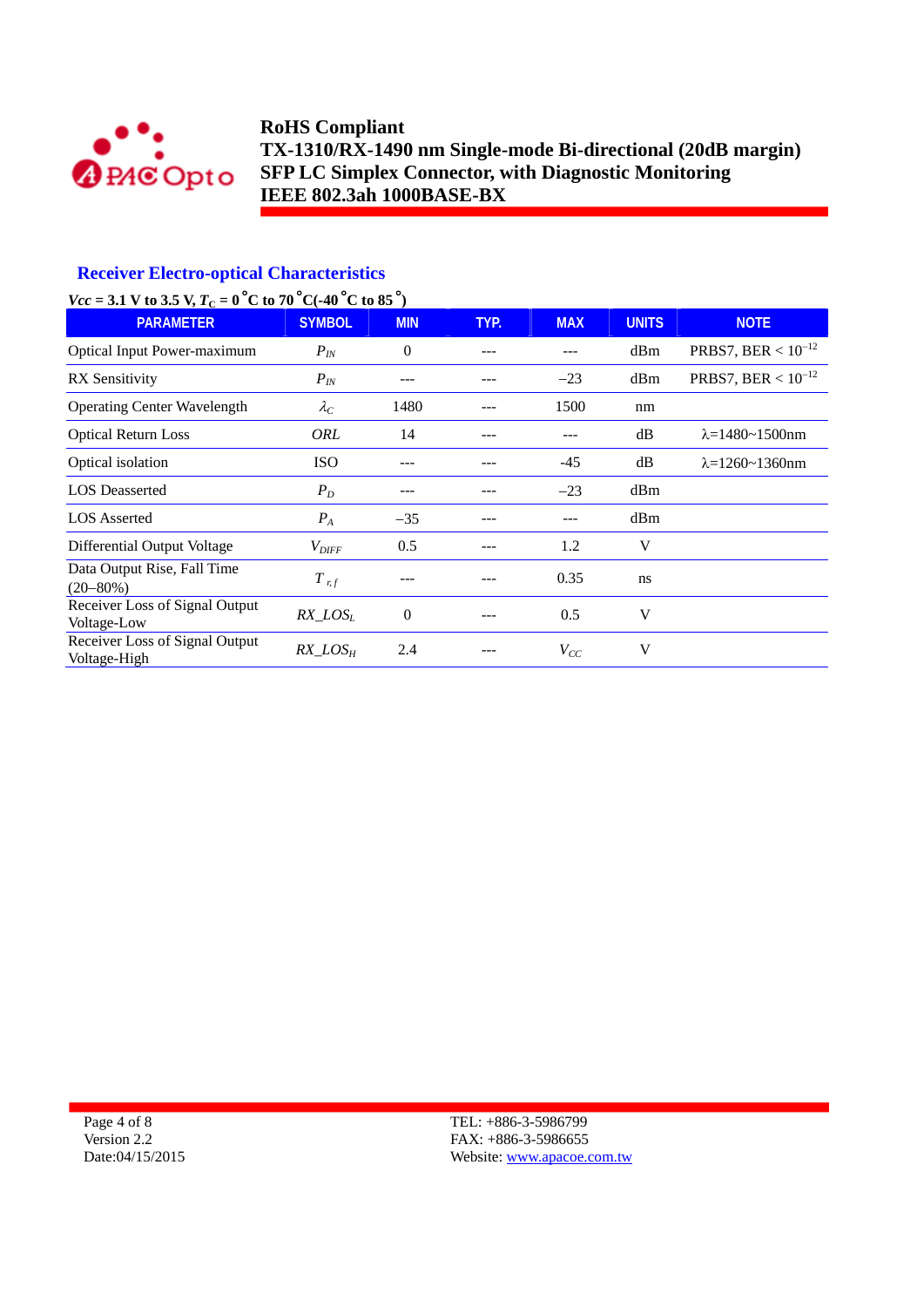

**Dimensions** 



Page 5 of 8 Version 2.2 Date:04/15/2015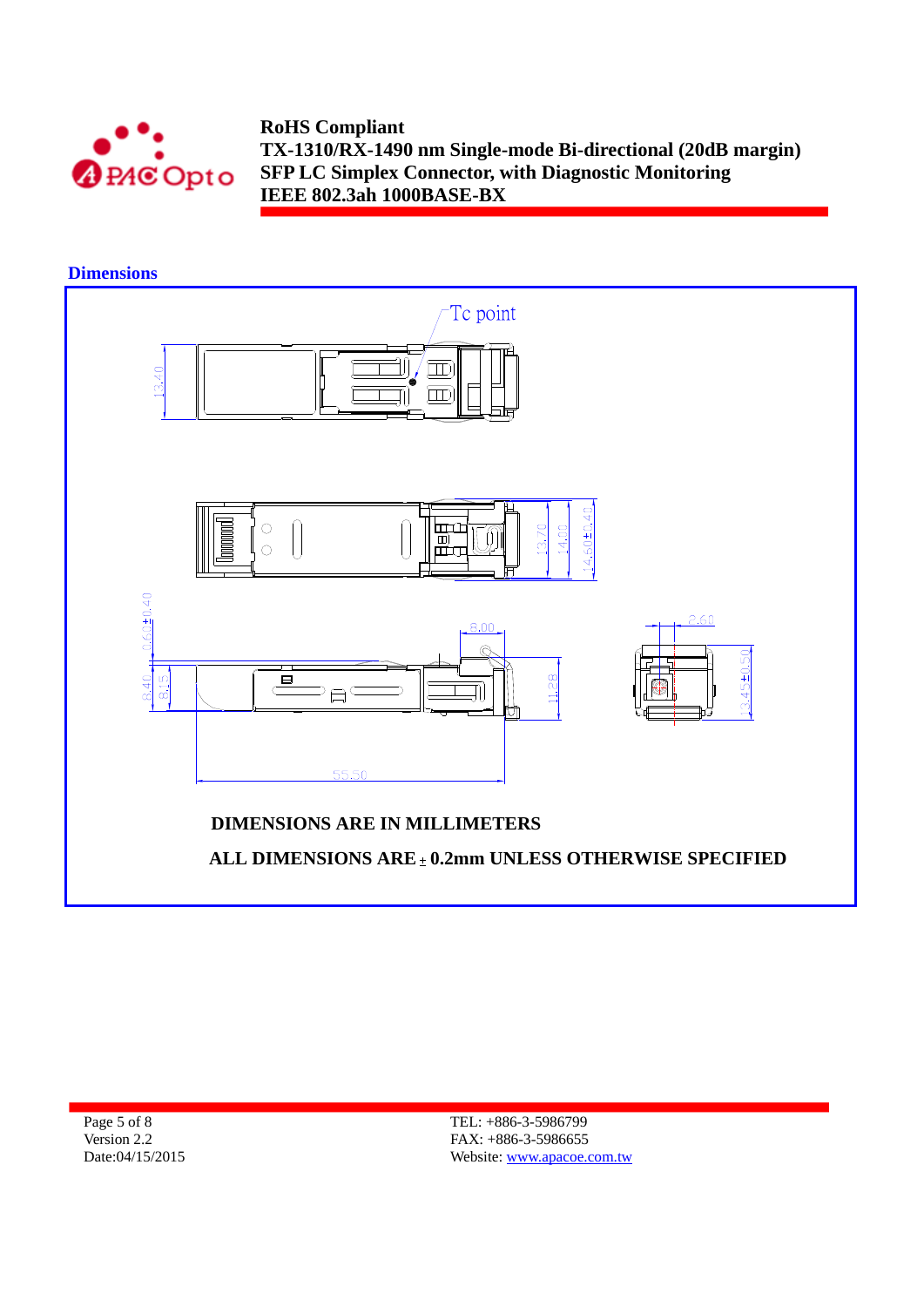

## **SFP host board mechanical layout**



Page 6 of 8 Version 2.2 Date:04/15/2015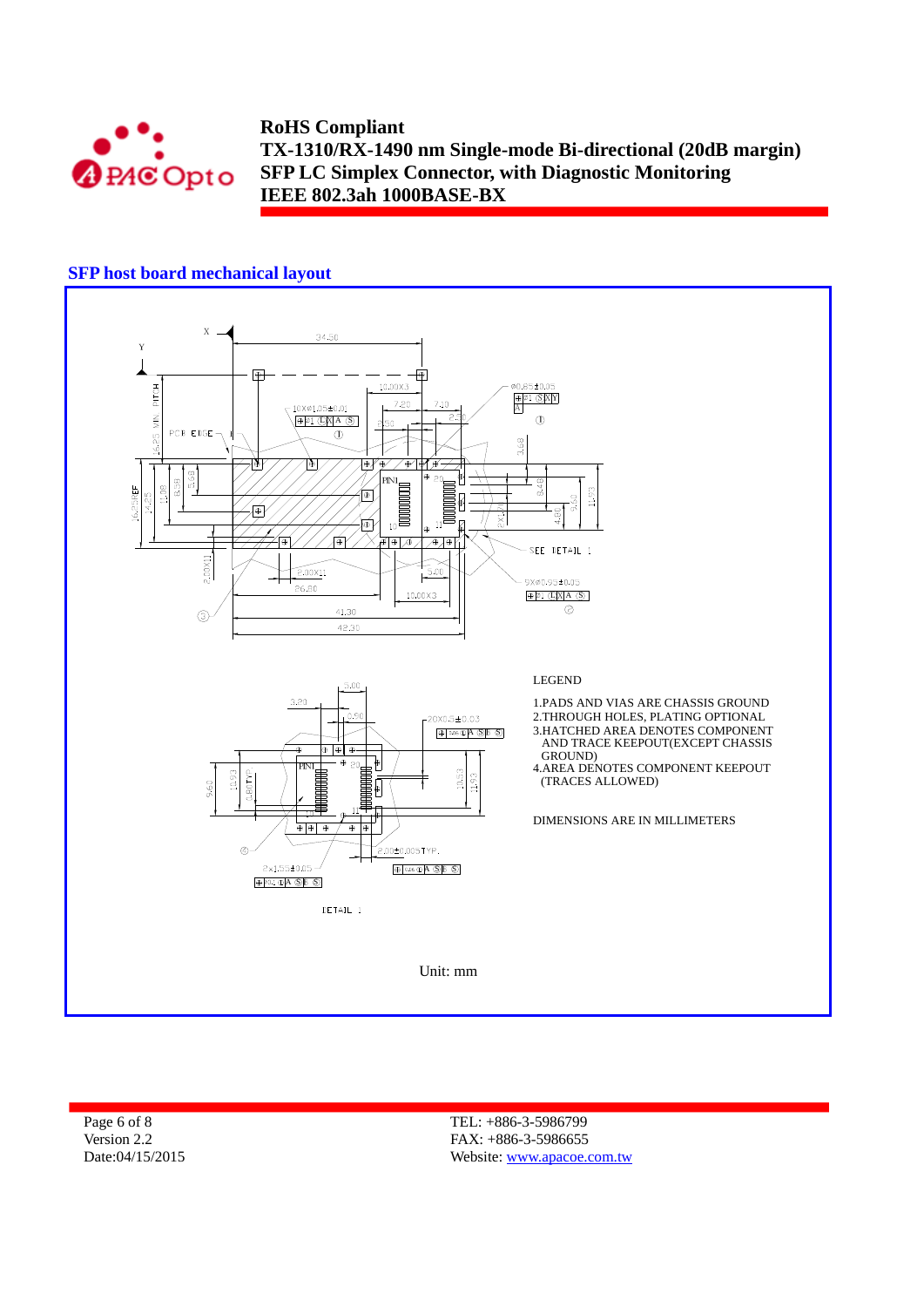

#### **Assembly drawing**



Page 7 of 8 Version 2.2 Date:04/15/2015